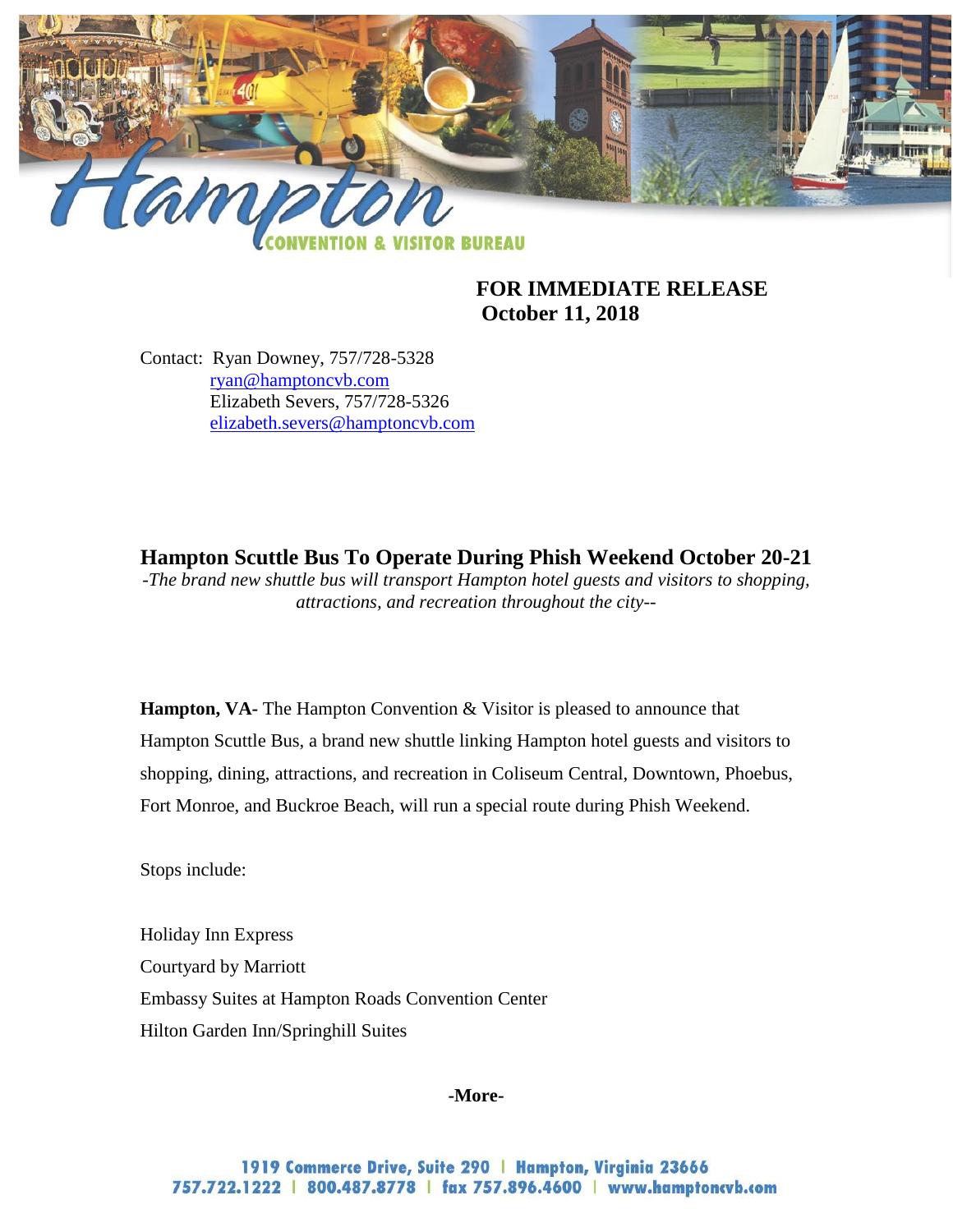## **Hampton Scuttle Bus To Operate During Phish Weekend October 20-21- Page 2**

The Vanguard- Screen N Suds Space Funk Art Show Downtown Hampton (King Street/Queens Way) Crowne Plaza Hampton Marina Hotel Peninsula Town Center

Hotel guests at Candlewood Inn, Country Inn & Suites, Studio 9, and Hampton Inn Coliseum should call 757/951-3487 to schedule a pick up.

The shuttle will begin operating at 11:00 a.m. at cease operation at 6:15 p.m. on both October and October 21.

On Saturday, October 20, The Vanguard Brewpub & Distillery, located at 504. N. King Street in Hampton, welcomes "Space Funk!" The pop-art show is inspired by the iconic Hampton Coliseum and its deep history of live performing arts. Proceeds from the event will benefit Multiple Sclerosis, Hampton City Schools Fine Arts Department, Hampton Arts Commission, and the Matteson Children's Fund. The free show (there is a suggested \$5.00 donation) is open to all ages.

"Space Funk!" will showcase original art, prints, and other memorabilia.

Participating Artists in the "Space Funk" print series and/or vending at the event include Wayne K Allen, Blast-O-Plast, Brian Bojo, Isadora Bullock, Charles Cronin, Nick DiFabbio, DKNG, Joey Feldman, Marc Guertin, Bruce Horan, Itty Bitty Press, Ryan Kerrigan, William Mitchell, Will Ott, JT Lucchesi, Tom Shaw, Dave Thomas, Tripp, Chris Williams of Plastic Flame Press, John Warner & Terry Werner.

**-More-**